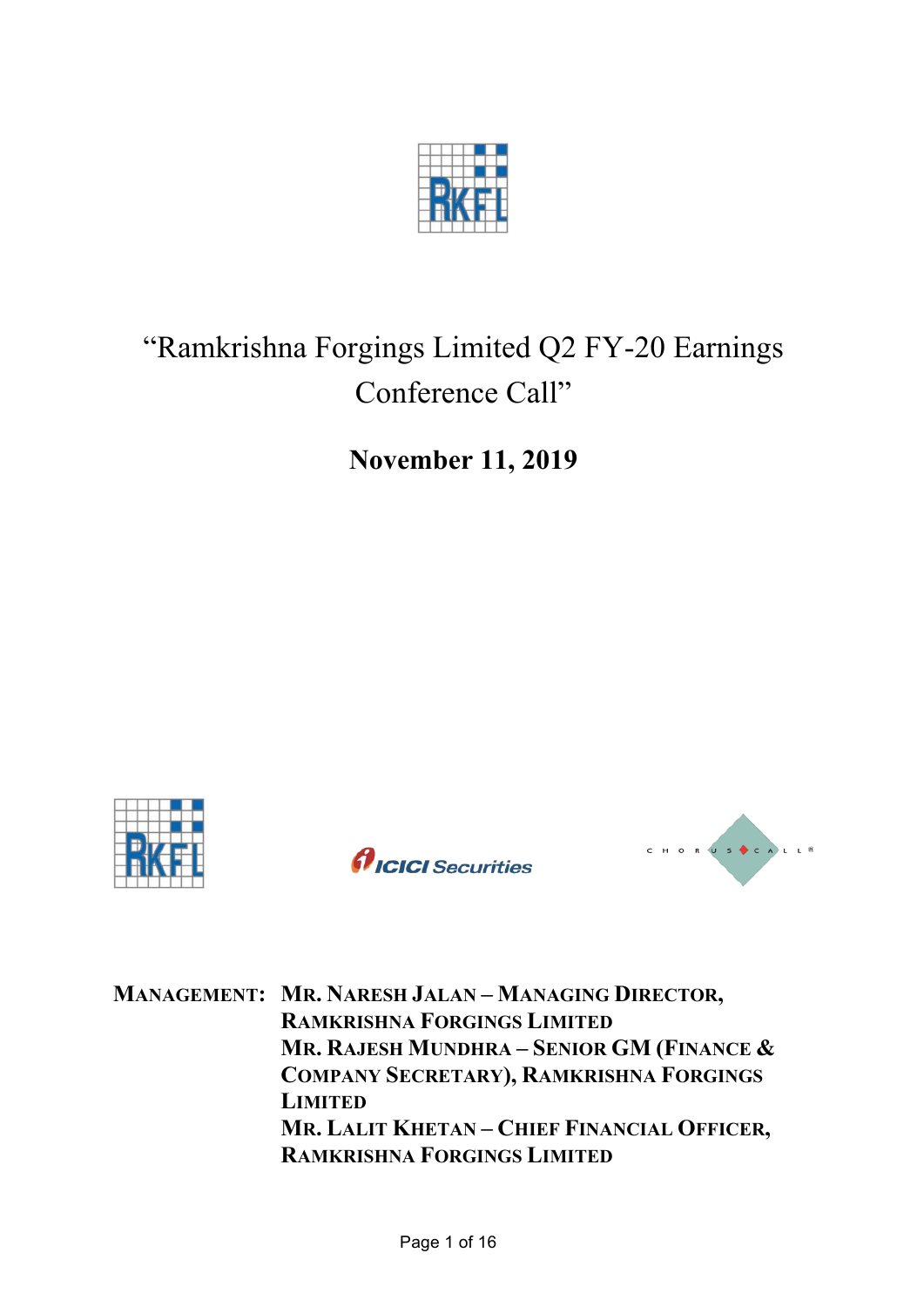

- **Moderator:** Good day ladies and gentlemen, and very warm welcome to the Ramkrishna Forgings Q2 FY20 Earnings Conference Call hosted by ICICI Securities. As a reminder, all participant lines will be in the listen-only mode and there will be an opportunity for you to ask questions after the presentation concludes. Should you need assistance during the conference call, please signal an operator by pressing "\*" then "0" on your touchtone phone. Please note that this conference is being recorded. I now hand the conference over to Mr. Rushad Kapadia from ICICI Securities. Thank you and over to you sir.
- **Rushad Kapadia:** Thank you. Good afternoon everybody and welcome to the Q2 FY20 earnings call for Ramkrishna Forgings Limited. We have with us from the management Mr. Naresh Jalan, Managing Director, Mr. Lalit Khetan, Chief Financial Officer and Mr. Rajesh Mundhra, Company Secretary and Senior GM Finance. I would now like to hand over the call to the management. Thank you and over to you Sir.
- **Lalit Khetan:** Thank you, Rushad. And good afternoon to everyone. We welcome you to the concall hosted by our company for the quarter and half year ended 30th September 2019. The total operational revenues for this quarter has been Rs.260.66 crore as compared to Rs.461.47 crore in the corresponding quarter. The total operational revenues for the half year has been Rs.639.91 crore as compared to 871.94 crore in the corresponding period. The company has achieved an EBITDA net of other income of Rs.47.28 crore for this quarter against 98.48 crore for the corresponding quarter. The EBITDA for the half year has been Rs.120.19 core as against 185.53 crore in the corresponding period. The EBITDA margin stood at 18.14% in this quarter as compared to 19.10 in the sequential quarter.

We achieved the domestic tonnage of 11,498 tons for this quarter against 20,484 tons in the sequential quarter. We have achieved an export tonnage of 7019 tons for this quarter against 8074 tons in the sequential quarter. During this quarter we have shifted to vendor management inventory system in the European segment, due to that the export tonnage has been less in this quarter otherwise it could have been higher by 350 tons and in sales value terms by about Rs.5 crore. The same will reflect in sales of Q3 FY 20. The export sale for this quarter has been 114.74 crore as compared 222.68 crore in the sequential quarter. The company has achieved an increase in export realization by around 7% on sequential basis. We had achieved the total tonnage of 18517 tons in this quarter as compared to 28558 tons in the sequential quarter.

The company has uploaded an investor presentation providing requisite details. We request to the investor, not to raise any customer specific queries during the concall. Thank you.

**Moderator:** Thank you. Ladies and gentlemen, we will now begin the question and answer session. The first question is from the line of Abhishek Jain from Dolat Capital. Please go ahead.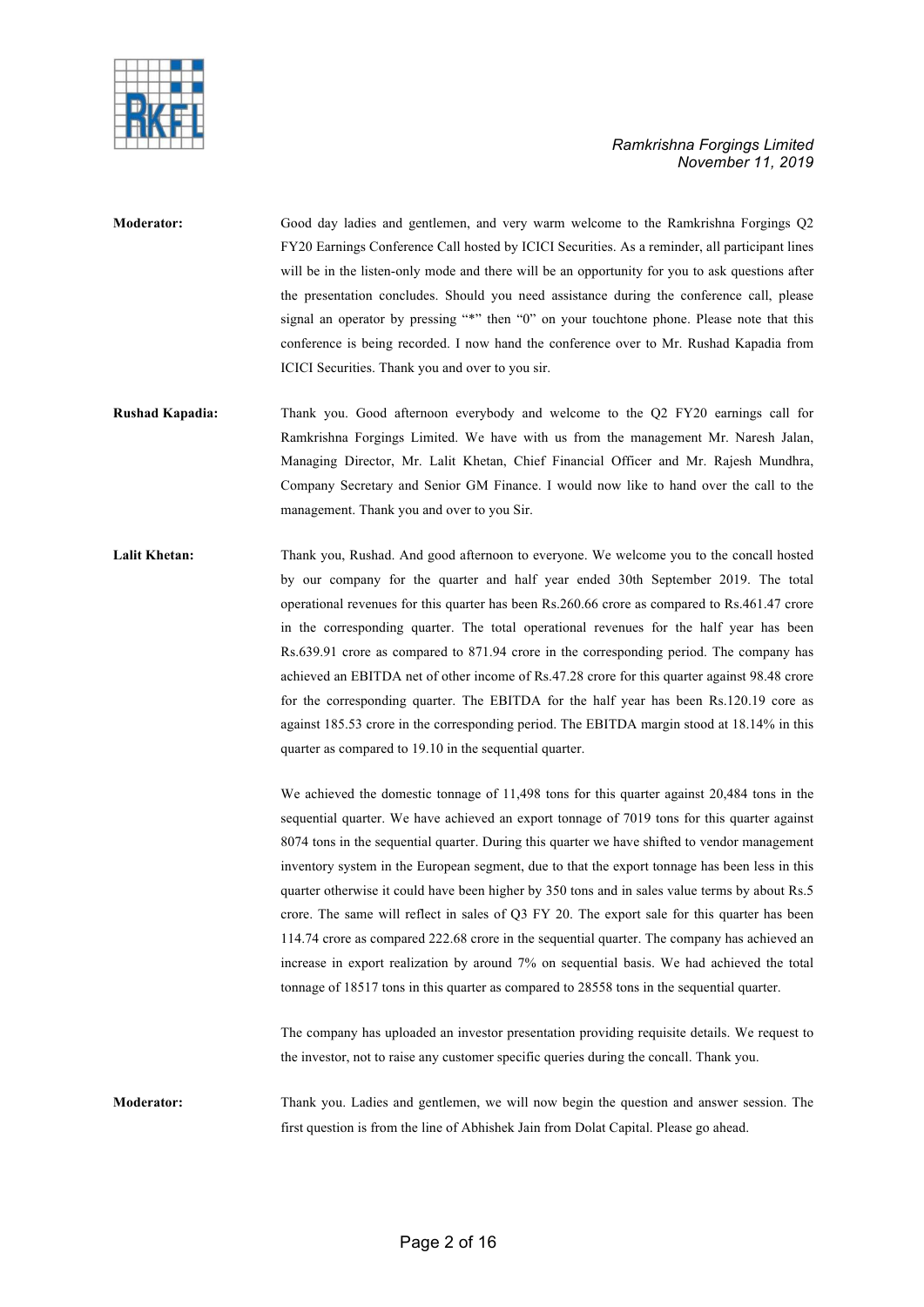

- **Abhishek Jain:** My first question is related with the export relation that has gone up 7% Q-on-Q basis, while on domestic front it has remained flat, so can you throw some light on it what is the reason. Is it because of the change in the product mix or anything else?
- **Naresh Jalan:** Thanks Abhishek, I think in terms of domestic realization the steel prices in India has cooled off. As such we have a flat realization while product mix in domestic industry has also changed. In terms of export realization has increased by 7%. And I think in going quarters there will be further upward revision to the realization in terms of exports because of a better product mix and new geographies, like Europe and other entering more solidly into the balance sheet.
- **Abhishek Jain:** Sir what was the contribution from the, in export especially for the North America versus Europe?
- Naresh Jalan: I think including the VMI sales, the contribution in terms of geographies, 80% is still North America and 20% has been Europe.
- **Abhishek Jain:** Okay. Versus the last quarter?
- **Naresh Jalan:** There is 5% decrease in European exposure in this quarter, close to around 5%.
- **Abhishek Jain:** Okay. So what sort of the order books right now do you have in export especially from the North America and Europe?
- **Naresh Jalan:** I think in terms of exports, we are doing healthy exports going forward also. And as per our plan we will continue to grow in terms of our export market and new components and new varieties are entering into our portfolio. We have just entered into the LV segment in North America in a larger way. So as well as the European market, we have just in last quarter we have received approvals from two large OEMs. So all this is going to come into the balance sheet in coming quarters.
- **Abhishek Jain:** And sir what was the contribution from the class 8 and class 5 in terms of the revenue in North America basically?
- **Naresh Jalan:** In North America total sales whatever we do, close to around 70% is from the class 8 and class 5 trucks. We don't maintain any separate account for class 5 and class 8 separately, but in totality 70% of our total exports North America is class 8 and class 5 trucks.
- **Abhishek Jain:** Okay. My another question is related with the domestic market. Domestic market your volume de-grew around 58% versus the industry de-growth of around 40- 45%. So, what is the reason of this sort of the underperformance. Is it because of the product mix?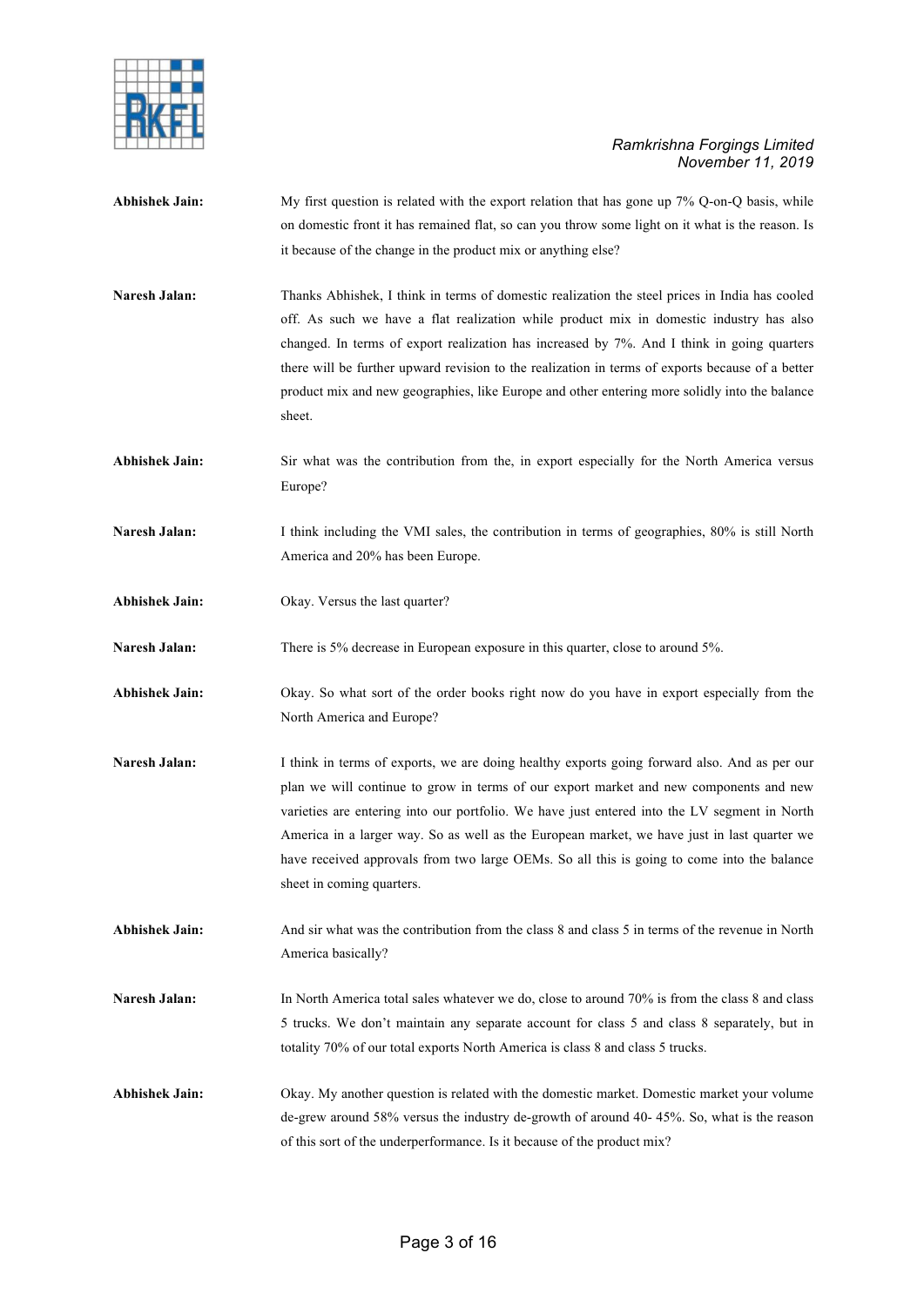

| <b>Naresh Jalan:</b>  | No, there is no underperformance, in terms of share of business in the commercial vehicle<br>market, we have gained market share but as you are aware because of BS4 to BS6 changes, the<br>OEMs have restricted their inventory considerably. And in terms of input, what they basically<br>right now whatever they require for regular manufacturing that is the total in-warding they are                                                                                                                                                                                                                                                                          |
|-----------------------|-----------------------------------------------------------------------------------------------------------------------------------------------------------------------------------------------------------------------------------------------------------------------------------------------------------------------------------------------------------------------------------------------------------------------------------------------------------------------------------------------------------------------------------------------------------------------------------------------------------------------------------------------------------------------|
|                       | doing. So as such we also have restricted our inventories as well as our manufacturing in terms<br>of domestic output to the requirements basically which are coming from the customers.                                                                                                                                                                                                                                                                                                                                                                                                                                                                              |
| <b>Abhishek Jain:</b> | And my last question is related with your guidance of over the domestic tonnage segment and<br>export tonnage segment for FY20 and if you can give some colors on FY20 on how it looks<br>also. So, that will be quite helpful?                                                                                                                                                                                                                                                                                                                                                                                                                                       |
| Naresh Jalan:         | Like I have said in my earlier questions, export tonnage and export growth looks very healthy<br>and we will continue to grow in terms of our export. Domestic as of now there is not clarity in<br>terms of FY 20 off take. FY21 we are seeing green shoots in the commercial vehicle as well as<br>the total industry. While we remain cautious leading to BS4 to BS6 change in the March but<br>beyond March we see that the market is going to regrow very fast. And we are awaiting I think<br>in couple of days we will see the daylight of the scrappage policy. We are speaking since years<br>together and this is going to further help in terms of growth. |
| <b>Abhishek Jain:</b> | Is the new facility is about LCVs and passenger vehicle both or it's only for the LCV?                                                                                                                                                                                                                                                                                                                                                                                                                                                                                                                                                                                |
| Naresh Jalan:         | It is for the LCVs.                                                                                                                                                                                                                                                                                                                                                                                                                                                                                                                                                                                                                                                   |
| <b>Abhishek Jain:</b> | And this is for the export or domestic market?                                                                                                                                                                                                                                                                                                                                                                                                                                                                                                                                                                                                                        |
| Naresh Jalan:         | It is for the exports.                                                                                                                                                                                                                                                                                                                                                                                                                                                                                                                                                                                                                                                |
| <b>Abhishek Jain:</b> | Exports. So, in earlier call you have also guided that you wanted to enter into the passenger<br>vehicle segments also. So, when this will start?                                                                                                                                                                                                                                                                                                                                                                                                                                                                                                                     |
| Naresh Jalan:         | What we have guided with our new expansion that we are going into increasing our capacities<br>with LV, PV and railways. So LV segment is going to starting and with the market condition<br>right now we are moving in a slow pace in terms of our expansion. So first expansion for start<br>is going to start in the last quarter which is going to cater to the requirements of LV segment.<br>Passenger car we presume right now it's going to be in the second quarter of next year FY21.<br>And railways are also going to start from for FY21 first quarter.                                                                                                  |
| <b>Abhishek Jain:</b> | So if we add the number of LCVs from fourth quarter FY20 so what set of growth we can<br>achieve in that forefront in FY20?                                                                                                                                                                                                                                                                                                                                                                                                                                                                                                                                           |
| Naresh Jalan:         | As of now we have received a close to order of \$8 million per year annum off take in terms of<br>LV segment from North America.                                                                                                                                                                                                                                                                                                                                                                                                                                                                                                                                      |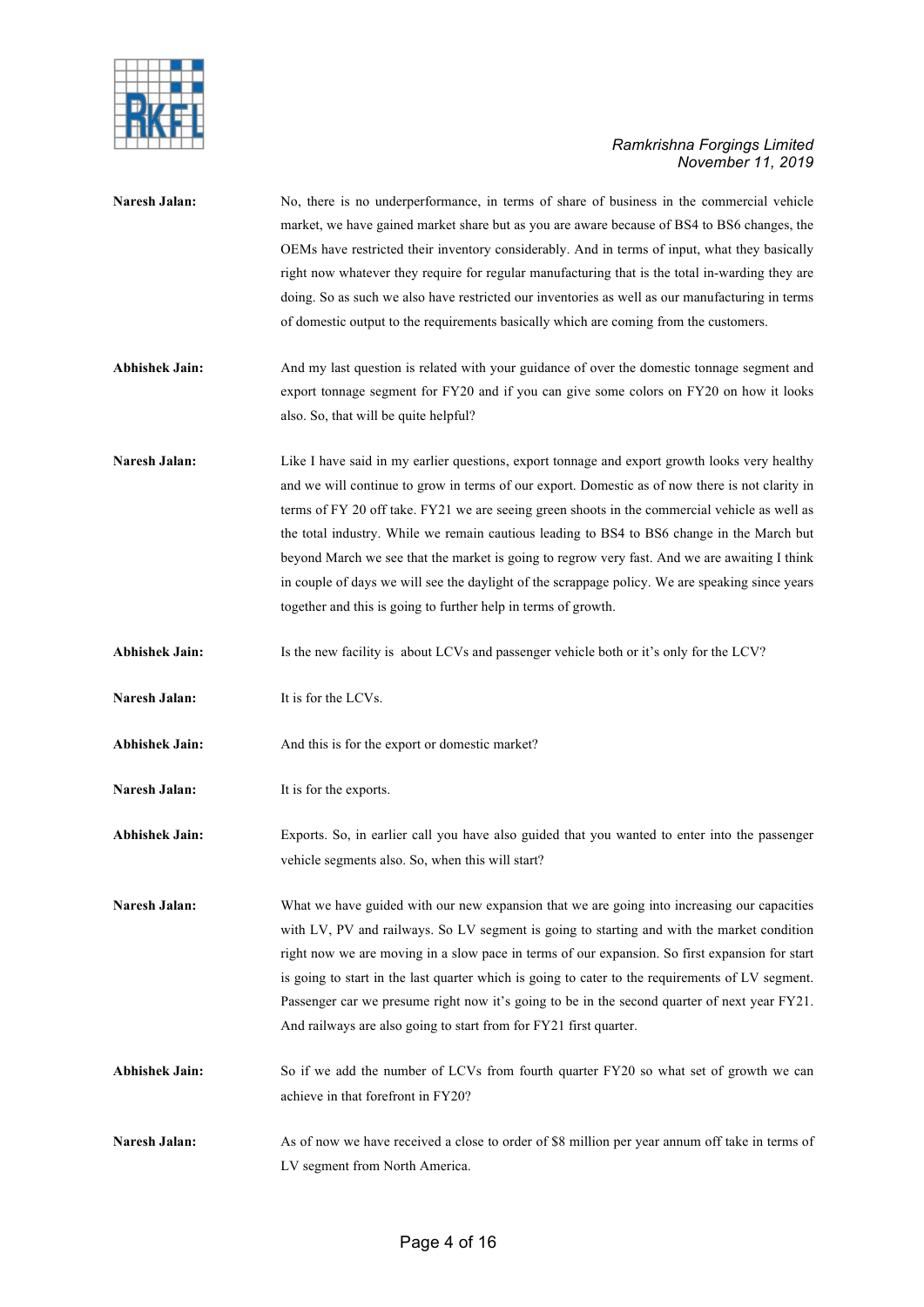

**Moderator:** Thank you. The next question is from the line of Aditya Makharia from HDFC. Please go ahead.

**Aditya Makharia:** Sir just wanted to ask you, we were talking of or we have put in a bit rather for the assets of one of the subsidiaries of Amtek Auto. So, I just want to know what is a broader thought, how much do we want PVs to contribute in the medium term, because are we trying to transition away from, not away but diversify away from CVs in a meaningful way. And what is the status update on the acquisition? Where are we in terms of the bidding and those sort of things?

- Naresh Jalan: In terms of broader outlook of the company we feel that we have grown enough in CV and there is a lot of opportunities in PV and LV and tractor segment. Getting into this acquisition was primarily to get into the tractor segment in a bigger way. And this company which we are looking at is right now in final stages of NCLT approval which is going to give us a big headroom into tractor sector, they manufacture crankshafts largely for two wheelers and crankshafts. Basically this is a machining capacity, which makes close to around 100,000 pieces of crankshafts for tractor segments and close to around 1.2 million pieces for two wheelers. So, actually we are targeting two-wheeler and tractor segment with entry into this new company.
- **Aditya Makharia:** Okay. And you said we are in the final stages. So, should we expect anything by March end or it could even spill over into next year?
- Naresh Jalan: No, I think like we have already informed the stock exchanges we have received the COC approval. And final approval from the NCLT is awaited any moment. We as of now we are working backwards for last quarter entry into this company.
- **Aditya Makharia:** Okay. And in terms of funding, how would we tie that up. So would we take on more debt or?

**Lalit Khetan:** Debt will be raised at SPV level basically and from RKFL will be in the form of equity that will be 20- 25% of the investment.

**Aditya Makharia:** Okay, fine I get that. Second, sir just in terms of the US outlook so while we are expanding into new segments, how are you broadly seeing the class 8 trucks orders now because I think, for CY20, they have crossed 3,20,000 units right the class 8 sales in CY19, so CY20 is expected to be lower than that?

**Naresh Jalan:** As far as recent communication with the customers and recent discussions. We expect the industry to be marginally down by about 10 to 15% from the calendar year 19. As the present outlook because what has happened in October the sales have been extremely good, November also as of now looks extremely healthy, so they are presuming market should not go down more than 10 to 15% from the current levels.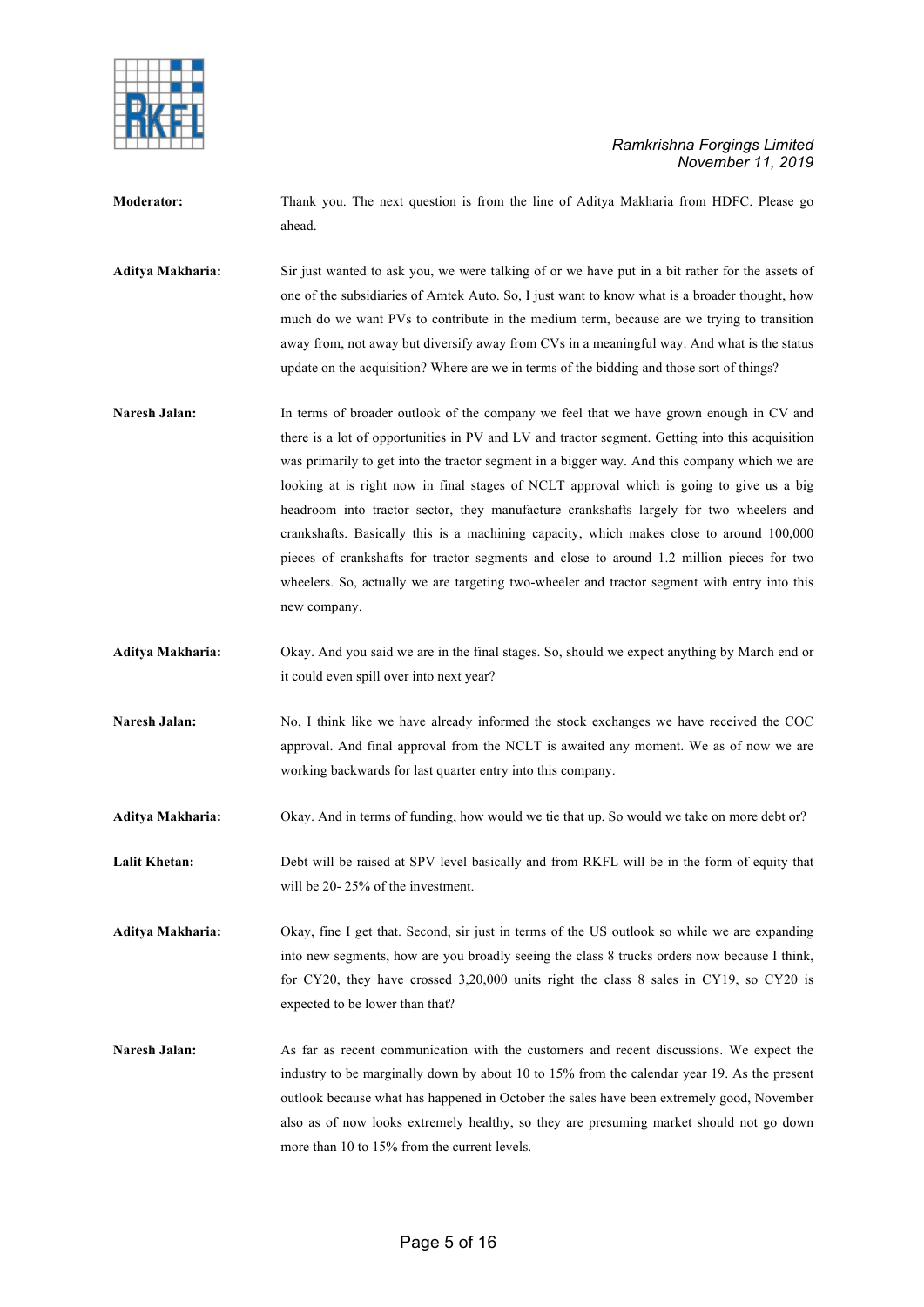

**Aditya Makharia:** Okay and we will make up for this shortfall by getting into like you mentioned LCVs in Europe so this should balance out the fall in?

**Naresh Jalan:** Overall RKFL is going to continue to grow in terms of exports. Basically, the European geography which was base zero for us we have entered into European geography in a bigger way. And we had been approved by almost all the OEMs into commercial vehicles in the Europe. And gradually in FY21 and 22, both the years there will be significant progress in terms of European exposure for RKFL. In US whatever the market 10 to 15% is going to go down, that is made up by the LV as well as CV we have added couple of new components with new customers over there. So those components and the LV entry is going to basically give us the growth which is going to come down in terms of 10 to 15% slide down in class 8 trucks.

**Aditya Makharia:** Fair point. And just one basic question, you mentioned that your exports would have been higher by 350 tons, so could you explain what happened, the vendor management system like how does that work?

**Naresh Jalan:** Basically that is, we have created an LLC in the European market to basically and we have created our own warehouse to be on just in time with the customers. So now we are shipping all the material in terms of LLC to the base warehouse which has been created in Europe and the sales will be recognized once the material leaves the warehouse for the customers.

**Aditya Makharia:** Okay, so next quarter it should be back on track?

Naresh Jalan: It's going to be a one quarter lag in terms of the sales, but considering that Europe is continuously going to grow in a bigger way for us. We feel at least close to around 2 to 2.5 million euro sales every year is going to get transferred in terms of VMI and it's going to come into next quarter. It has just started from September so right now the figure is small. But every now quarter it is going to be close to 2 to 2.5 million euros which is going to be transferred in VMI. And it's going to get into sale after a quarterly.

**Moderator:** Thank you. The next question is from the line Dharmik Patel from Active Alpha. Please go ahead.

**Dharmik Patel:** Where are we in terms of acquiring new customers in the EU region? And how do you see export tonnage to improve in this region?

**Naresh Jalan:** I have already like in my earlier question I have explained except one big large commercial vehicle manufacturer that is Daimler Benz. We have now got into entry into all the CV players within the EU region and I think gradually every quarter we will see some or the other started playing in, already like we have informed the stock exchange, we have been approved by was Volkswagen group, which is basically Scania and MAN and we have received large contracts for them for about five years, which is going to kick in to production. Scania is going to be in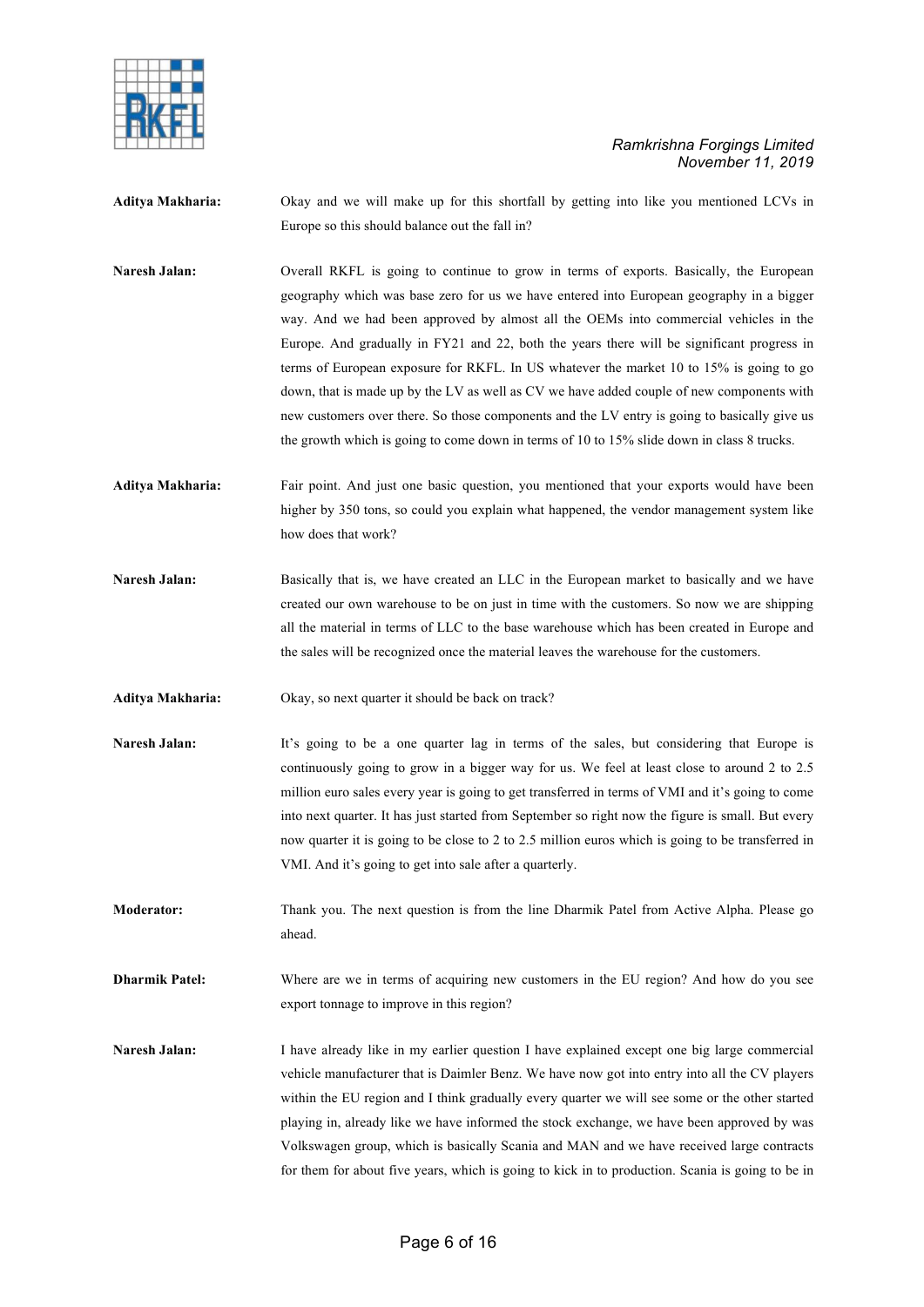

FY20 and MAN is going to be in FY21. But we really cannot commit to any terms of quarter which quarter is going to enter because there is a long lead approval system in terms of testing of the parts. So we are trying it our level best to reduce that. But it is going to take its own time in terms of customer approvals in terms of component tryout.

**Dharmik Patel:** Alright, there are lot of companies, lot of countries in EU which are entering recession so how will this affect us?

- **Naresh Jalan:** I think we are starting with our base zero so I think whatever we get is going to be on the plus side for us, we like for the Volkswagen Group we have no exposure as of yet. So whatever is going to be is going to be an additional business. For Volvo Europe, we have zero exposure as of now whatever we enter is going to be a new business. Similarly for Ivaco also whatever we enter is going to be a new business for us. So obviously we are starting from a slate zero, so it is going to be only additional revenue for us.
- **Moderator:** Thank you. The next question is from the line of Sachin Kasera from Swan Investments. Please go ahead.
- **Sachin Kasera:** Sir, my first question was regarding the gross margins. We have done very well in terms of having a slightly better gross margin despite all the pressures. So, how do you see this trend of gross margin, second half will be in the same line as first half of it will be slightly better?
- Naresh Jalan: First of all, we have taken a lot of while this recession has gone, we have taken a lot of cost cutting initiatives in the company. I think in overall in a full year basis to put a number to it close to around 25 to 30 crore cost saving things have gone through and we will continue to improve in terms of gross margins. And I think this is only a start of it. But when the market really picks up and we are able to utilize capacities to the better half, I think it will show a significant improvement in terms of bottom line at the EBITDA levels for the company.
- **Sachin Kasera:** No, sir my question was more if you see last year first half the gross margin was around, the second half the gross margin from lower were 400 to 500 basis point. So it will, because of cost cutting only gross margins has improved and I think it will continuously going to be effort of the company is continuously to improve the gross margin. And I think with the value add and with the product mix changing very fast for us.
- **Naresh Jalan** I think this is going to be a continuous process and it's going to continue come into the balance sheet.
- **Sachin Kasera:** Sure sir. Second question was regarding that approval, which is pending on the Amtek Group company, you also gave out the capacity so two things sir. One is that, what is the peak revenue we can achieve from this facility? And secondly, you mentioned that it is only a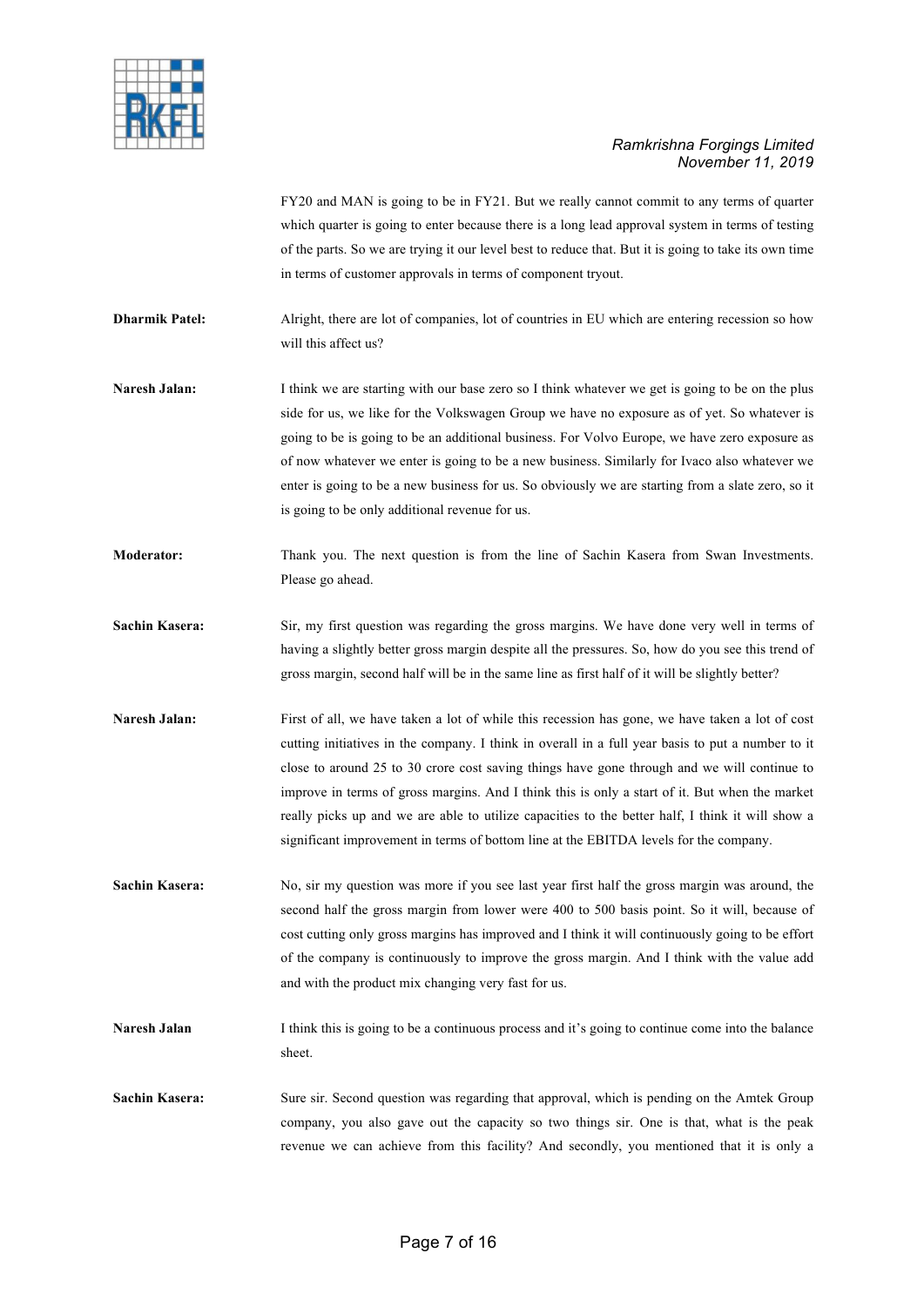

machining, so we have to be sourcing forging from our plant Jamshedpur or sourcing locally from some other vendor?

Naresh Jalan: No, first of all in terms of peak revenue, I think we are yet to determine what is the peak revenue we can get. As of the balance sheet which we have bought they have attained a peak revenue of closer to around 275 crore. In terms of forging we are already in a process of getting our forging plant approved into the customer basis they have, and we will be sourcing 100% forgings from our own forging plants.

**Sachin Kasera:** So will it be economical to send forging all the since it's a very heavy material which will be economically because I believe?

Naresh Jalan: As of now also they are buying forgings from suppliers from South and from the West so obviously, I don't think there is going to be an issue in terms of because the customers are all next door so obviously customers being next door it is going to be value and supply to the next door customer.

- **Sachin Kasera:** Okay, sir that's helpful. Sir on the exports last year which his around 530 crore you think we should be able to sustain that number, or you think despite the week macro globally, export should grow little bit this year?
- **Naresh Jalan:** We will grow in terms of exports.

**Sachin Kasera:** Okay, any sense you can give us say 8, 5, 10%, 15% any broad range?

**Naresh Jalan :** Broad range is very difficult to put because of changing dynamics in terms of raw material. So, I think only thing which we can commit right now, we are going to grow in terms of overall exports and what putting a number because every quarter raw material prices are changing. So exactly putting how much we will grow it is extremely difficult to say.

**Sachin Kasera:** Sure. Secondly sir can you just help us what was the contribution of Europe in last year and the current year?

**Naresh Jalan:** Sachin I don't have the last year number, but this year first half close to in total exports close to around 20% is Euro.

Sachin Kasera: And since next year we are expecting significant growth, this 20 number?

- Naresh Jalan: In terms of exports, we have already said in our earlier questions, we are targeting 30% of our exports from Europe.
- **Sachin Kasera:** Okay and sir how do you see the overall exports is the next three four years from say 20% plus range? Do you think it can be 35-40% in two, three year?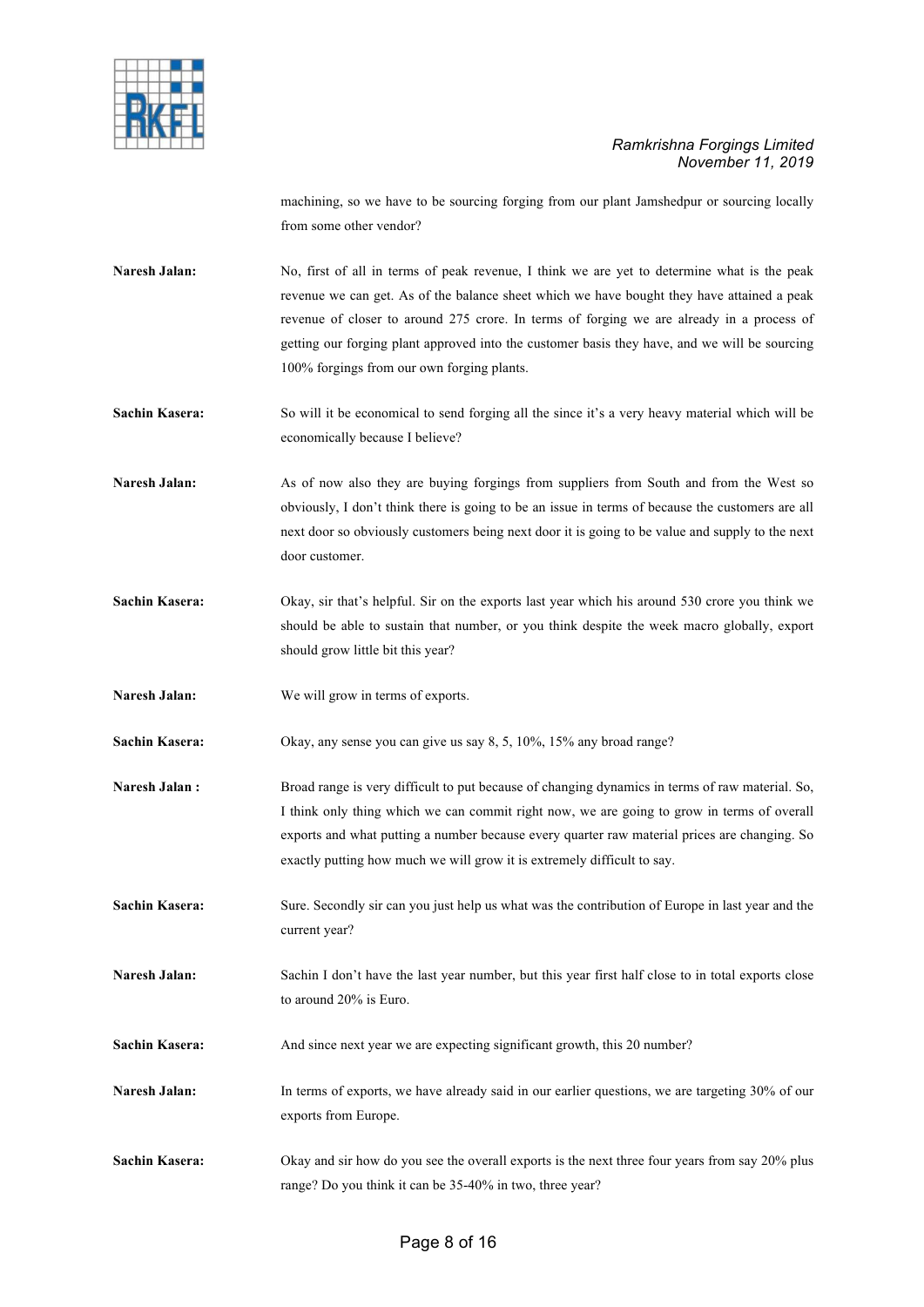

- Naresh Jalan: I think we are working towards healthy exports and continuous growth in exports and we are getting encouraging response from the customers in terms of our export at least 10 to 15% is company's objective to continuously grow in terms of export every year.
- **Sachin Kasera:** Okay. And just very last question on a very broad basis, overall in terms of revenue how do you see second half or say even tonnage wise it should be at least better than first half, or you think as of now it should be broadly in line?
- **Naresh Jalan:** I think optimistically with whatever green shoots we are seeing right now in the domestic market. We should be in the next second half, not this quarter second half we should be better than the first half.
- **Moderator:** Thank you. The next question is from the line of Himesh Satra from Joindre Capital. Please go ahead.
- **Himesh Satra:** So, my question is what will be our total capacity by FY21?
- **Naresh Jaln:** In terms of capacity I think we will be close to around 200,000 tons.
- **Himesh Satra:** Could you provide the breakup of it?
- Naresh Jalan: Exactly what breakup basically you are looking at?
- **Himesh Satra:** Plant wise?
- **Naresh Jalan:** Plant wise, I think it is extremely difficult with the new expansion whatever is happening right now in plant 7 and some additional working in terms of automation which is happening in plant 5. I think we will be adding by FY21 close to around 50,000 tons of capacity.
- **Moderator:** Thank you. The next question is from the line of Mitul Shah from Reliance Securities. Please go ahead.
- **Mitul Shah:** Sir, I have a question on your non-auto side, right now how much is it contributing and going forward what is your view on overall non-auto contribution rising in export as well as in domestic if you can give more details?
- Naresh Jalan: Overall in terms of company perspective close to around 5 to 6% is non-auto right now. But going into FY21 I think this will significantly improve with our railway division starting production in the last quarter and first quarter of FY21. We expect by in the second half of FY21 we should be close to around 10 to 12% in terms of our total revenue in terms of railways. So, non-auto will be close to around 15% of our total exposure by the second half of FY21.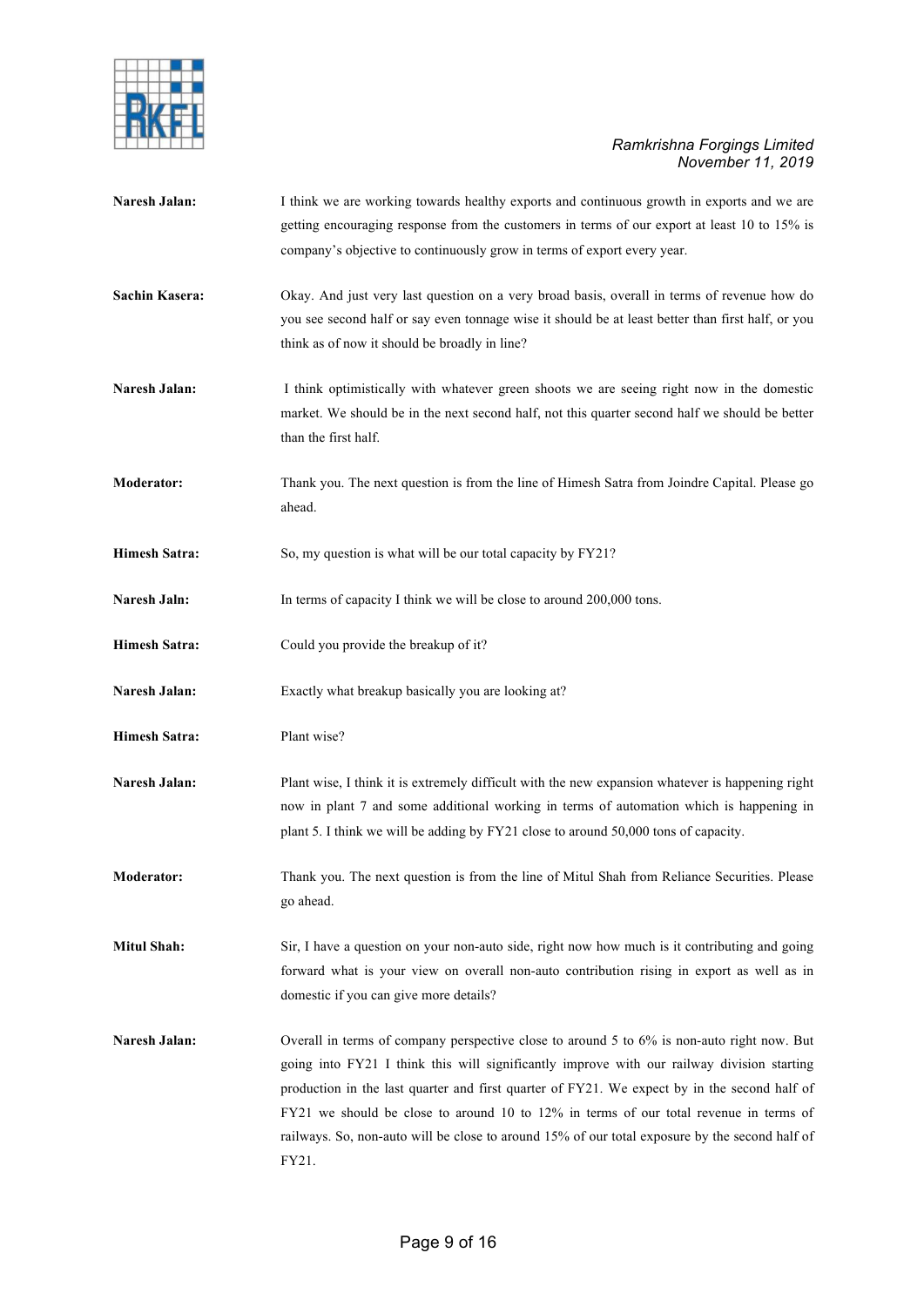

| <b>Mitul Shah:</b>   | Sir second question on the auto side within auto, how much would it be purely cyclical like                                                                                                       |
|----------------------|---------------------------------------------------------------------------------------------------------------------------------------------------------------------------------------------------|
|                      | MHCVs domestic and export combined?                                                                                                                                                               |
| Naresh Jalan:        | I think in auto whatever we are as of now in the current capacity is entirely into the<br>commercial vehicle with the augmentation of new capacities, we are entering into LV tractor,            |
|                      | PVs and with the addition of the new acquisition which we are making. We feel that by second                                                                                                      |
|                      | half of H2 and first half of FY22 we should be in a ratio of close to around 60:40, 60% is                                                                                                        |
|                      | going to still remain as commercial vehicle and 40% of our domestic revenue is going to come                                                                                                      |
|                      | from tractor, PVs and LVs.                                                                                                                                                                        |
| <b>Mitul Shah:</b>   | Sir in terms of CAPEX for first half how much you spend and for a full year and next year if                                                                                                      |
|                      | you can give?                                                                                                                                                                                     |
| <b>Lalit Khetan:</b> | We have spent around 100 crore total up to date you can say in the new plant and what we are                                                                                                      |
|                      | looking at, again the plan in considering how the market behaves and we are quite flexible in<br>expanding that way. Keeping that our earlier guidance that we shall not increase our debt level. |
|                      | So, debt level will 5% here and there from the current levels what we have right now. So,                                                                                                         |
|                      | considering that we will move ahead. Yes, and the CAPEX plan is certainly will be done                                                                                                            |
|                      | accordingly.                                                                                                                                                                                      |
| <b>Mitul Shah:</b>   | Sir roughly how much one should assume for this year FY20?                                                                                                                                        |
| Lalit Khetan:        | See already we have done about 100 crore you can assume at least 50 to 75 crore more this                                                                                                         |
|                      | year maximum considering the current market scenario.                                                                                                                                             |
| <b>Mitul Shah:</b>   | Okay and sir directionally next year it should be lower than this year or marginally higher?                                                                                                      |
| Naresh Jalan:        | The total CAPEX spend in the new project is going to be close to around 480 crore like we                                                                                                         |
|                      | have already expressed earlier, but how much we will spend every year is basically based on                                                                                                       |
|                      | the repayment and the market consideration because the total debt in the new project is 280                                                                                                       |
|                      | crore and basically interval accruals is 200 crore. So, how the market shapes up basically,                                                                                                       |
|                      | depending on how the market behaves we are going to spend. So, next year CAPEX plan is                                                                                                            |
|                      | while the project is on, but we are moving at a pace wherein we are able to consolidate our                                                                                                       |
|                      | current capacities and we are able to see that how we are generating cash and accordingly the                                                                                                     |
|                      | debt levels. Basically debt will only be to the tune of whatever we repay in every year.                                                                                                          |
| <b>Mitul Shah:</b>   | Sir out of this 480 we have spent around 100 right now?                                                                                                                                           |
| Naresh Jalan:        | So, this year basically we are going to repay close to 100 plus crore and that is a quantum of                                                                                                    |
|                      | debt which we are going to take and similarly in next year also whatever debt we repay, that is                                                                                                   |
|                      | the quantum of debt we envisage to take in to complete the new project.                                                                                                                           |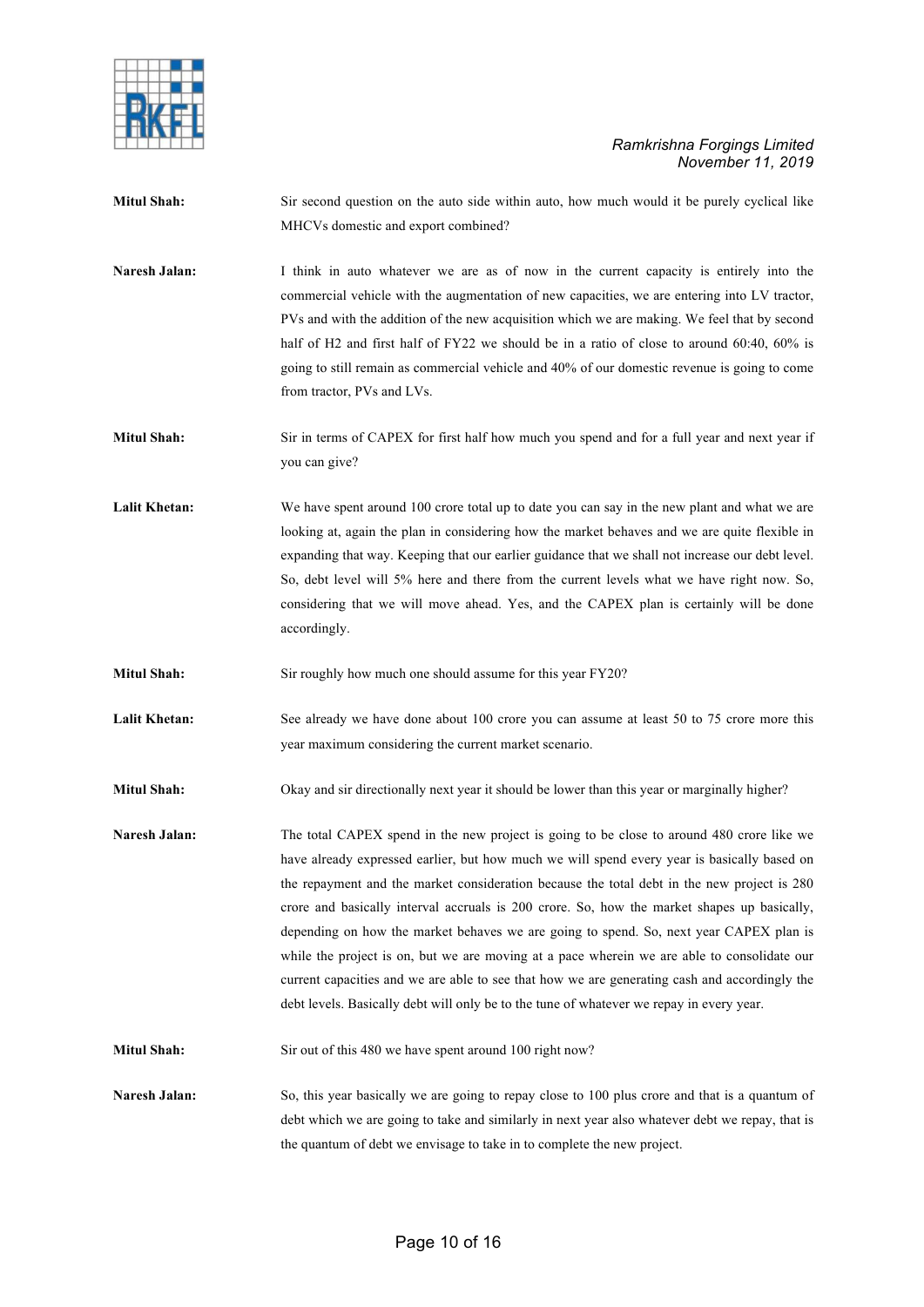

| <b>Mitul Shah:</b>    | Sir new project out of 480 crore we spend 100 crore so 380 is yet to spend over next two, three<br>years right?                                                                                                                                                                                                                                                                                                                                                                                                                                                                                                                                                                    |
|-----------------------|------------------------------------------------------------------------------------------------------------------------------------------------------------------------------------------------------------------------------------------------------------------------------------------------------------------------------------------------------------------------------------------------------------------------------------------------------------------------------------------------------------------------------------------------------------------------------------------------------------------------------------------------------------------------------------|
| <b>Lalit Khetan:</b>  | Yes.                                                                                                                                                                                                                                                                                                                                                                                                                                                                                                                                                                                                                                                                               |
| <b>Mitul Shah:</b>    | And sir last question is again on the North America side, any discussion at primary level or any<br>thought in terms of oil and gas where our competitors are doing sizable business? Or anyone<br>mergers focused on the non-auto side?                                                                                                                                                                                                                                                                                                                                                                                                                                           |
| Naresh Jalan:         | No, focus is always there on the non-auto side. But if you see that overall North America oil<br>because of the crude prices North America oil and gas also has deteriorated in terms of<br>spending. While we are always wanting our non-auto business to improve but we don't see any<br>green shoots in terms of new CAPEX happening in the oil exploration or the oil industry. So<br>basically, the market is moving flat. We have our exposure of close to around 2% in the oil and<br>gas industry in the North America and I think we will be continually looking for new business<br>but as of now, we feel that this is going to remain flat for couple of quarters now. |
| <b>Mitul Shah:</b>    | Sir average exchange realization in last quarter?                                                                                                                                                                                                                                                                                                                                                                                                                                                                                                                                                                                                                                  |
| Lalit Khetan:         | It was around 70.25.                                                                                                                                                                                                                                                                                                                                                                                                                                                                                                                                                                                                                                                               |
| Moderator:            | Thank you. The next question is from the line of Abhishek Jain from Dolat Capital. Please go<br>ahead.                                                                                                                                                                                                                                                                                                                                                                                                                                                                                                                                                                             |
| <b>Abhishek Jain:</b> | Sir, what was the capacity utilization of new press line, like 6300 and 12500 tonnage segment?                                                                                                                                                                                                                                                                                                                                                                                                                                                                                                                                                                                     |
| Rajesh Mundhra:       | The 12,500 tonnage it was about 4700 tons.                                                                                                                                                                                                                                                                                                                                                                                                                                                                                                                                                                                                                                         |
| <b>Abhishek Jain:</b> | For first half?                                                                                                                                                                                                                                                                                                                                                                                                                                                                                                                                                                                                                                                                    |
| Rajesh Mundhra:       | For this quarter.                                                                                                                                                                                                                                                                                                                                                                                                                                                                                                                                                                                                                                                                  |
| <b>Abhishek Jain:</b> | Okay, and for first half?                                                                                                                                                                                                                                                                                                                                                                                                                                                                                                                                                                                                                                                          |
| Rajesh Mundhra:       | First half was 11,700 tons.                                                                                                                                                                                                                                                                                                                                                                                                                                                                                                                                                                                                                                                        |
| <b>Abhishek Jain:</b> | And 6300?                                                                                                                                                                                                                                                                                                                                                                                                                                                                                                                                                                                                                                                                          |
| Rajesh Mundhra:       | Generally we report for 12500 tons.                                                                                                                                                                                                                                                                                                                                                                                                                                                                                                                                                                                                                                                |
| <b>Abhishek Jain:</b> | Okay. there is another question related with the acquisition of the Amtek Auto facility for two<br>wheeler and tractor. So this will be funded as you said that you will create an SPV. So, just can<br>you throw some more light on it?                                                                                                                                                                                                                                                                                                                                                                                                                                           |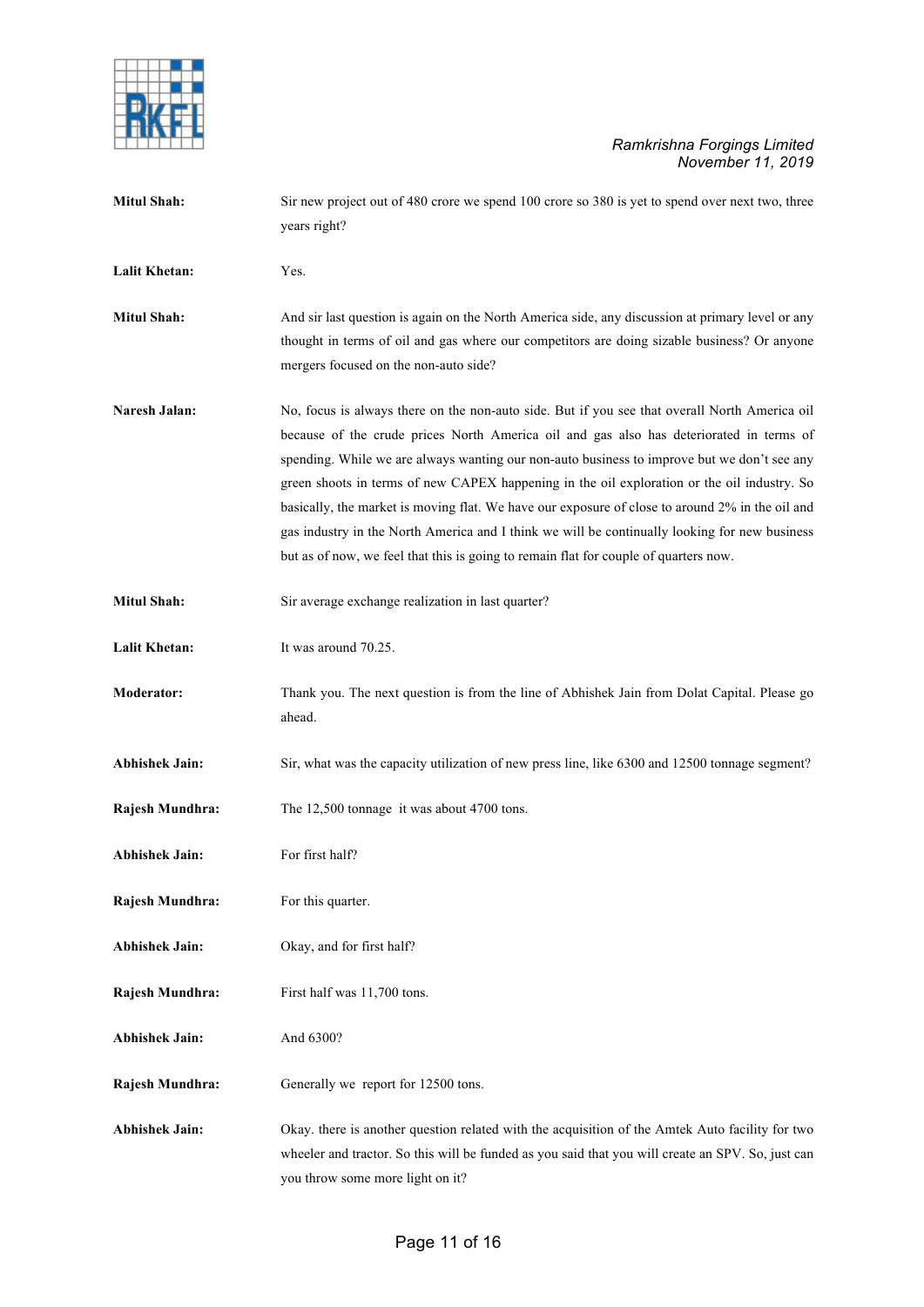

| Naresh Jalan:       | We have submitted bid from the SPV only and 20 to 25% will be go from the RKFL equity<br>rest will be funded in the SPV by way of debt.                                                                                                                                                                                                                                                                                                                                                                                                                                                                                                                                                                                             |
|---------------------|-------------------------------------------------------------------------------------------------------------------------------------------------------------------------------------------------------------------------------------------------------------------------------------------------------------------------------------------------------------------------------------------------------------------------------------------------------------------------------------------------------------------------------------------------------------------------------------------------------------------------------------------------------------------------------------------------------------------------------------|
| <b>Moderator:</b>   | Thank you. The next question is from the line of Dhiral Shah from Phillip Capital. Please go<br>ahead.                                                                                                                                                                                                                                                                                                                                                                                                                                                                                                                                                                                                                              |
| <b>Dhiral Shah:</b> | Sir my question is regarding you are looking to enter into PV and railway capacity, right. So,<br>what kind of capacity you are eyeing sir in that?                                                                                                                                                                                                                                                                                                                                                                                                                                                                                                                                                                                 |
| Naresh Jalan:       | In terms of PV Dhiral like I said, we have acquired Amtek in terms of two wheelers and in<br>terms of setting up additional forging capacity in terms of new expansion We are trying to<br>cater to new components in PV's and EVs so basically in terms of capacities, we are not in<br>terms of tonnage in PV because there is a very small components in terms of size we are<br>looking at close to around 150,000 pieces per month in PVs, this is a few components which<br>we have basically signaled out that we can enter in and basically in terms of pieces right now<br>because by weight they are extremely small, but in terms of pieces we are putting 150,000<br>pieces per month capacity for this few components. |
| <b>Dhiral Shah:</b> | Okay. And sir for railway?                                                                                                                                                                                                                                                                                                                                                                                                                                                                                                                                                                                                                                                                                                          |
| Naresh Jalan:       | Railways, we have created a capacity to manufacture high speed coaches basically under<br>frames of high speed coaches and side wall and end wall of high speed coaches. So these are<br>basically 25 coach sets per month.                                                                                                                                                                                                                                                                                                                                                                                                                                                                                                         |
| <b>Dhiral Shah:</b> | 25 coach sets per month?                                                                                                                                                                                                                                                                                                                                                                                                                                                                                                                                                                                                                                                                                                            |
| Naresh Jalan:       | Per month as of now and by year end means calendar year end by 20 it will be close to around<br>50 coach sets per month.                                                                                                                                                                                                                                                                                                                                                                                                                                                                                                                                                                                                            |
| <b>Dhiral Shah:</b> | Okay. And sir in terms of margins, currently your EBITDA is around let say 18 to 20% in a<br>band and you are catering to largely CV segment but when you are entering into LV, PV,<br>tractor and maybe railway segment, so you are expecting margin to remain same or they cater<br>to higher margin?                                                                                                                                                                                                                                                                                                                                                                                                                             |
| Naresh Jalan:       | I think in terms of railways they cater to higher margins, in PL and LV they cater to some I<br>think a little bit of lower margins. But overall what we see the blended margins with the<br>current cost cutting and whatever we have done is generally in the organization. I think we are,<br>we will go into an upward trajectory as the capacity utilization improves going forward.                                                                                                                                                                                                                                                                                                                                           |
| <b>Dhiral Shah:</b> | And sir what is the current capacity utilization?                                                                                                                                                                                                                                                                                                                                                                                                                                                                                                                                                                                                                                                                                   |
| <b>Dhiral Shah:</b> | Let's say yes for H1?                                                                                                                                                                                                                                                                                                                                                                                                                                                                                                                                                                                                                                                                                                               |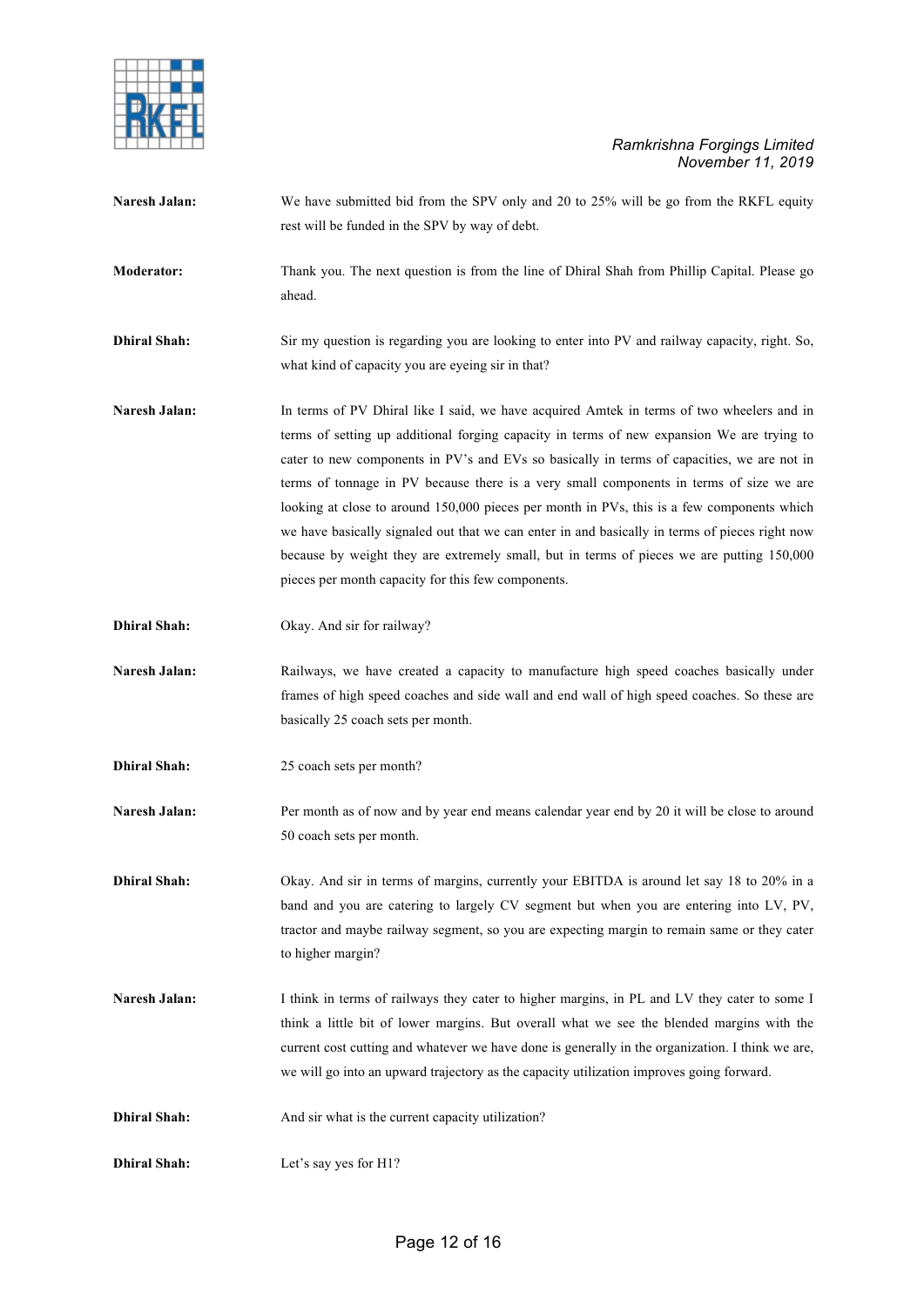

| <b>Lalit Khetan:</b>  | If you can see the H1 capacity utilization was about 71% and for this quarter it was about 50%.<br>Q1 was 71 and Q2 was 50.                                                                                                                                                                                                                                                                                                                                                                                                                                                                                                                               |
|-----------------------|-----------------------------------------------------------------------------------------------------------------------------------------------------------------------------------------------------------------------------------------------------------------------------------------------------------------------------------------------------------------------------------------------------------------------------------------------------------------------------------------------------------------------------------------------------------------------------------------------------------------------------------------------------------|
| <b>Dhiral Shah:</b>   | And sir what kind of debt you are looking to raise at SPV level for buying this NCLT firm?                                                                                                                                                                                                                                                                                                                                                                                                                                                                                                                                                                |
| <b>Lalit Khetan:</b>  | In the region of 60 to 70 crore.                                                                                                                                                                                                                                                                                                                                                                                                                                                                                                                                                                                                                          |
| <b>Dhiral Shah:</b>   | And you will be investing around 20 to 25% as equity?                                                                                                                                                                                                                                                                                                                                                                                                                                                                                                                                                                                                     |
| <b>Lalit Khetan:</b>  | 20-25 as equity correct.                                                                                                                                                                                                                                                                                                                                                                                                                                                                                                                                                                                                                                  |
| <b>Moderator:</b>     | Thank you. The next question is from the line of Mitul Shah from Reliance Securities. Please<br>go ahead.                                                                                                                                                                                                                                                                                                                                                                                                                                                                                                                                                 |
| <b>Mitul Shah:</b>    | Sir, I have question on your acquisition in terms of the synergy benefit do you see any major<br>synergy in terms of common sourcing or cross selling products to their clients or anything on if<br>you can give more details on that front?                                                                                                                                                                                                                                                                                                                                                                                                             |
| Naresh Jalan:         | Like in earlier questions I've replied this is basically machining plant for crankshafts for<br>tractor and two wheeler segment. Entire forgings will be sourced from our current forging<br>operations. So obviously, we will have a better utilization in terms of our current forging<br>utilization and being zero right now in terms of tractor and two wheelers. We will have a new<br>segment where in RKFL will be able to enter through this acquisition and whatever sales or<br>whatever new revenues we can generate will help us in better utilization of our forging<br>capacities, as well as basically de-risking our commercial vehicle. |
| <b>Moderator:</b>     | Thank you. The next question is from the line of Sachin Kasera from Swan Investments.<br>Please go ahead.                                                                                                                                                                                                                                                                                                                                                                                                                                                                                                                                                 |
| <b>Sachin Kasera:</b> | Yes, sir, regarding this Amtek Group acquisition, so basically you are housing it in a<br>subsidiary company? How's the structure exactly?                                                                                                                                                                                                                                                                                                                                                                                                                                                                                                                |
| Naresh Jalan:         | Yes, we are right now acquiring it through a 100% subsidiary of RKFL.                                                                                                                                                                                                                                                                                                                                                                                                                                                                                                                                                                                     |
| Sachin Kasera:        | Okay, so I would believe there must be some losses in that business. So do we, when we buy<br>out this entire business. Do we also get the benefit of accumulated losses in that entity or we<br>only business part of it?                                                                                                                                                                                                                                                                                                                                                                                                                                |
| <b>Lalit Khetan:</b>  | Yes, that we will get, we will get that accumulated losses benefit also. In STB ultimately when<br>it will get merged to RKFL we will get that benefit in our case also.                                                                                                                                                                                                                                                                                                                                                                                                                                                                                  |
| Sachin Kasera:        | And would you be able to quantify what is the type of accumulate losses you will be able to<br>get when you take over this company?                                                                                                                                                                                                                                                                                                                                                                                                                                                                                                                       |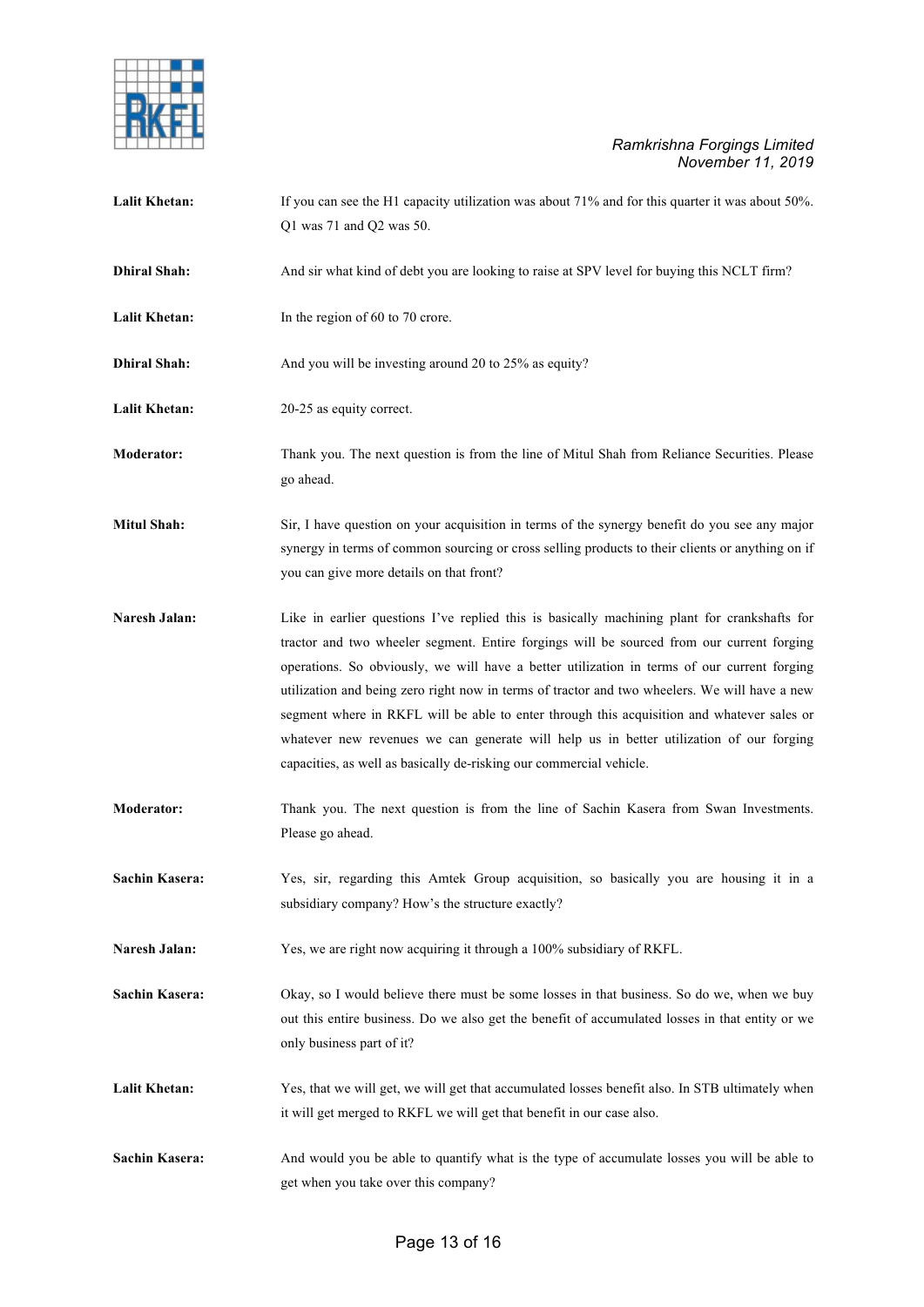

|                       | its quite substantial entity huge in terms of absolute value.                                                                                                                                                                                                                                                                                                                                                                                                                                                                                                                            |
|-----------------------|------------------------------------------------------------------------------------------------------------------------------------------------------------------------------------------------------------------------------------------------------------------------------------------------------------------------------------------------------------------------------------------------------------------------------------------------------------------------------------------------------------------------------------------------------------------------------------------|
| Sachin Kasera:        | And if and when this entity merge with RK Forging, RK Forging with get the benefits so<br>FY21, 22. The tax rate on a console basis can be a little lower than what we are paying<br>currently?                                                                                                                                                                                                                                                                                                                                                                                          |
| <b>Lalit Khetan:</b>  | Much lower and the RK will be usually benefited by this tax benefit.                                                                                                                                                                                                                                                                                                                                                                                                                                                                                                                     |
| Naresh Jalan:         | Basically to reply to your question on this, basically we have right now bought it into an SPV<br>only basically looking into any legal complication which may arise in the course of time after<br>the completion of acquisition. We do not want, we would like to keep RKFL harmless till all<br>the litigation and other things are over. That was the reason behind getting into an SPV route.<br>But we emphasize once all the litigations and all everything is through, immediately to merge<br>it with RKFL and get the benefit of the accumulated losses in RKFL balance sheet. |
| Sachin Kasera:        | Sure. And sir since you mentioned that the forging will be captivity consumed from<br>Jamshedpur. So, what is your sense over a period of two, three years like 8, 10,000 tons we can<br>supply from Jamshedpur to this plant?                                                                                                                                                                                                                                                                                                                                                           |
| Naresh Jalan:         | As of now Sachin we have whatever worked out in terms of capacity like I think it will take at<br>least two years for the company that acquisition to stabilize and the peak off take in tractor and<br>two wheeler segment we should be supplying close to around 5000 tons forging per month.                                                                                                                                                                                                                                                                                          |
| Sachin Kasera:        | Per month or per year sir?                                                                                                                                                                                                                                                                                                                                                                                                                                                                                                                                                               |
| Naresh Jalan:         | Yes, 60,000 tons of capacities per year.                                                                                                                                                                                                                                                                                                                                                                                                                                                                                                                                                 |
| <b>Sachin Kasera:</b> | That's a very large number sir in the sense.                                                                                                                                                                                                                                                                                                                                                                                                                                                                                                                                             |
| Naresh Jalan:         | Yes.                                                                                                                                                                                                                                                                                                                                                                                                                                                                                                                                                                                     |
| Sachin Kasera:        | And on the debt front, have you seen any benefit of reduction of rates, the way rates have been<br>cut or we continue to be the same rates, and do we see any rating upgrade happening in the<br>next two to three quarters which can further lower the rate of interest?                                                                                                                                                                                                                                                                                                                |
| <b>Lalit Khetan:</b>  | See rating upgrade depends upon how market moves, if market improves so, then we look at<br>the rating upgrade but in the current market rating will remain at this level only. Debt scenario<br>is right now, debt rate is going down so we are getting marginally benefited by that. And so we<br>are getting a 10, 15 point basis reduction in our rates also, but not much more than that. And if<br>market improves then we get rating upgrade certainly it will happen.                                                                                                            |

Lalit Khetan: That's a big number Sachin, but I will not like to quantify the exact number but I will just say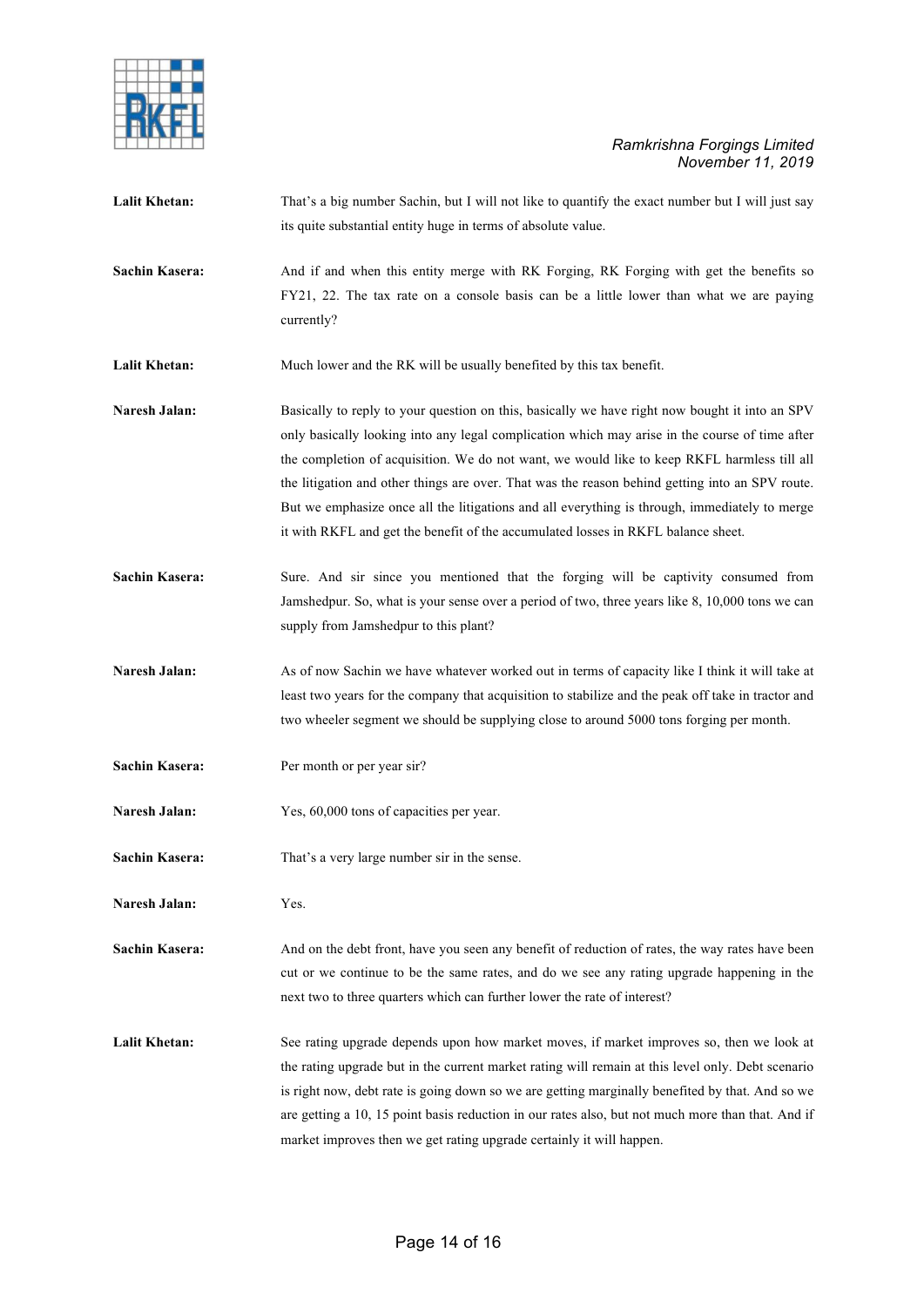

| Moderator:           | Thank you. The next question is from the line of Dhiral Shah from Phillip Capital. Please go<br>ahead.                                                                                                                                                                                                                                                                                  |
|----------------------|-----------------------------------------------------------------------------------------------------------------------------------------------------------------------------------------------------------------------------------------------------------------------------------------------------------------------------------------------------------------------------------------|
| <b>Dhiral Shah:</b>  | Sir, you are targeting around 2500 to 3,000 crore turnover by FY22?                                                                                                                                                                                                                                                                                                                     |
| Naresh Jalan:        | I think everything depends on the market conditions. While we want, we are confident in terms<br>of exports and domestic industry we are optimistic that beyond March 20 things should<br>considerably improve looking into scrappage policy and other things. We obviously cannot put<br>a number, but as per our installed capacity of 200,000 tons I think 3000 crore is achievable. |
| <b>Dhiral Shah:</b>  | Okay. And sir secondly, what kind of revenue this Amtek Auto used to generate?                                                                                                                                                                                                                                                                                                          |
| Naresh Jalan:        | Two years back they had generated, three years back they had generated 275 crore revenue,<br>but the installed capacity in the plant is for 60,000 tons of machined capacity. They can<br>machine up to close to around 60,000 tons of forging every year which can generate at a peak<br>revenue of close to 700 crore.                                                                |
| <b>Dhiral Shah:</b>  | How much, 700 crore?                                                                                                                                                                                                                                                                                                                                                                    |
| Naresh Jalan:        | Yes.                                                                                                                                                                                                                                                                                                                                                                                    |
| <b>Dhiral Shah:</b>  | So then they were generating only 275 crore?                                                                                                                                                                                                                                                                                                                                            |
| Naresh Jalan:        | Yes, that's the reason they have gone into an NCLT.                                                                                                                                                                                                                                                                                                                                     |
| <b>Dhiral Shah:</b>  | Okay. So then capacity utilization was much lower as compared to the?                                                                                                                                                                                                                                                                                                                   |
| Naresh Jalan:        | Yes, into the installed capacity.                                                                                                                                                                                                                                                                                                                                                       |
| <b>Moderator:</b>    | Thank you. The next question is from the line of Pawan Pareek from Renaissance. Please go<br>ahead.                                                                                                                                                                                                                                                                                     |
| <b>Pawan Pareek:</b> | What is your debt repayment schedules for next two years FY20, 21?                                                                                                                                                                                                                                                                                                                      |
| Lalit Khetan:        | In the region of 90 to 100 for each year.                                                                                                                                                                                                                                                                                                                                               |
| <b>Pawan Pareek:</b> | And your CAPEX plan each year?                                                                                                                                                                                                                                                                                                                                                          |
| <b>Lalit Khetan:</b> | The CAPEX plan is different from the debt repayment but certainly debt level will not go up<br>from this level we will borrow as much as we repay. Certainly there will be some internal<br>accrual will be deployed in the CAPEX apart from that.                                                                                                                                      |
| <b>Pawan Pareek:</b> | Current capacity is 150,000?                                                                                                                                                                                                                                                                                                                                                            |